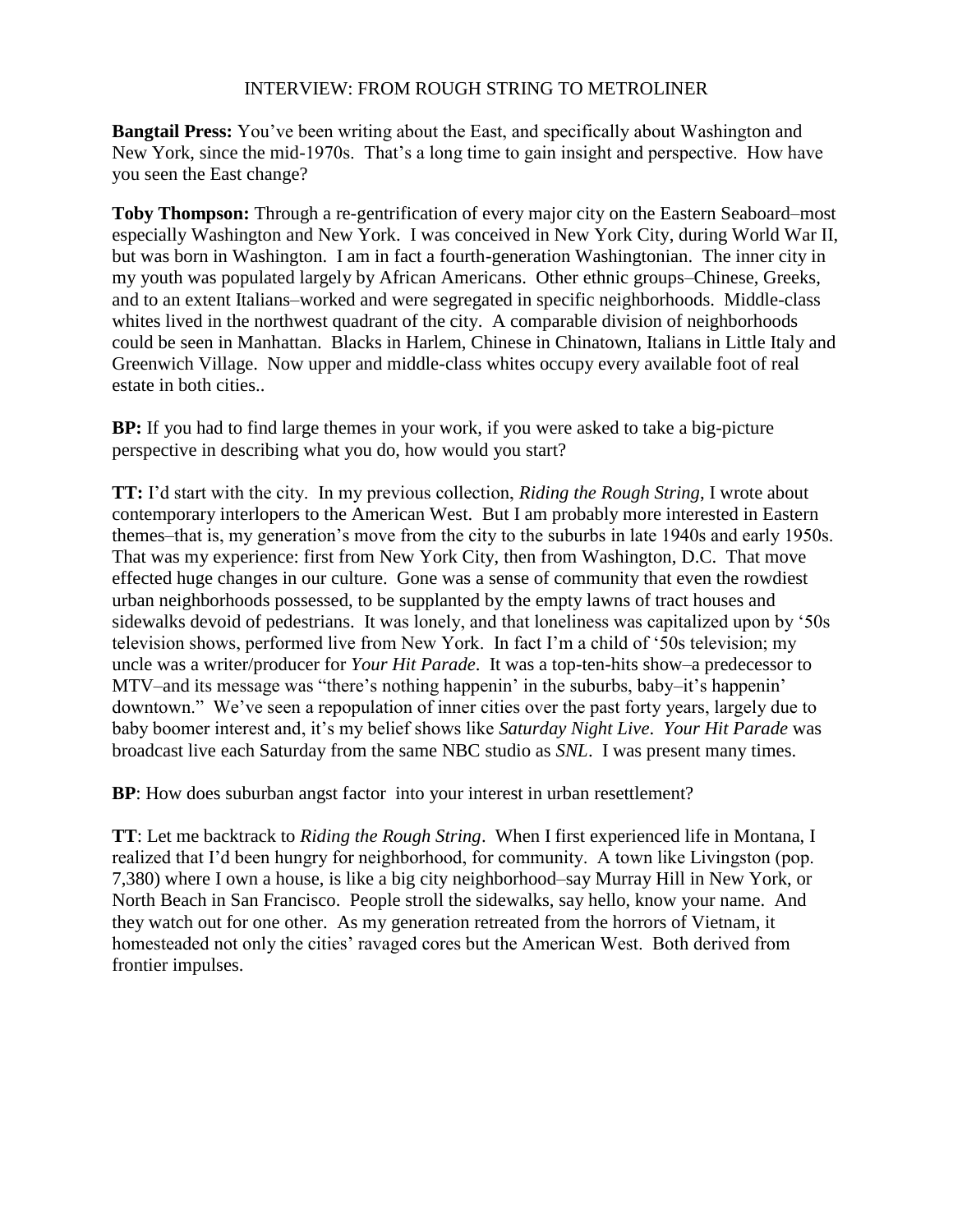**BP**: *Riding the Rough String* and *Metroliner* have impressive developmental arcs. They are part memoir, part biography, part "novels" of ideas. Seeing their pieces side by side, collected in two places, have you learned anything new about the totality of your work?

**TT**: Only that the generational angle remains sharp. Baby boomers were raised with a mythic conception of the East's inner cities and of the Rocky Mountain West. We saw them on Saturday night or early morning TV, read about them in magazines or comic books, and saw them in movies. Our heroes were gangsters and cowfolk. We dressed like them, wanted to be them. A major theme in both books' pieces is how my generation realized its dream of experiencing first the American West, living there psychically or geographically, then repopulated Eastern cities.

**BP**: Many of your pieces in both books concern writers. Is that an accident?

**TT:** No. Many authors were smitten as children by myths of both the East and the West. But how to repopulate them? Expensive and/or remote, writing was one way to survive. You might create your books, articles or screenplays without taking a real job, and you could do so in an extremely loose manner. I started profiling writers because A: I was interested in their work, and B: because I wished to see how their lives embraced East and West. A hymn we sang at St. Albans–a school I profile in *Metroliner*–was titled "In Christ There is No East or West." I'm not a Christian, though I was raised to be one. But as a writer, the sentiment stuck. If there was neither East nor West, there was Bohemia. Which one could afford. In *Rough String*, my long piece about Thomas McGuane and Livingston during the manic 1970s is case in point. The huge profile of Gary Snyder is another. Snyder did it on a subsistence basis, with a community of activists and writers accompanying him. Norman Mailer, whom I profiled in *Metroliner*, occupied loft space on the Lower East Side during the early 1950s. Hoodlums broke up a party of his there and struck him on the head with a hammer.

**BP:** You've interviewed some of the biggest literary names of our time. Which were your favorites?

**TT:** In *Metroliner*, there was the consummate literary dandy, Tom Wolfe–a Southerner who moved to New York and became its voice during the 1960s. His obsession with his outlier status, and the concept of status in general, is one we shared. Another was Mailer, my literary hero for decades. I'd met him on the street at the time of my profile of Wolfe in *Vanity Fair*. I caught him on 57<sup>th</sup> Street, leaving the subway. He said he'd been reading my piece on his trip uptown. That thrilled me. Later I thought that perhaps I'd given Norman short shrift. When his novel *Harlot's Ghost* approached publication, I lobbied hard with Tina Brown to profile him. I wanted to compose a major piece. She acquiesced, and not only did I get extraordinary length, but wrung some of the most insightful comments from Mailer that I've read, thumb wrestled with him at an Actor's Studio Party, hung out at his Brooklyn Heights apartment, and danced with his young wife at both the Hard Rock Café and a Random House party at the Rainbow Room. In Washington and later New York, I toured cafes and quarters with Carl Bernstein, a journalistic icon not only to me but to my generation. We shared a moment if not an evening with Prince at the nightclub, Nell's, and with other stars at Indochine and the Canal Bar. Carl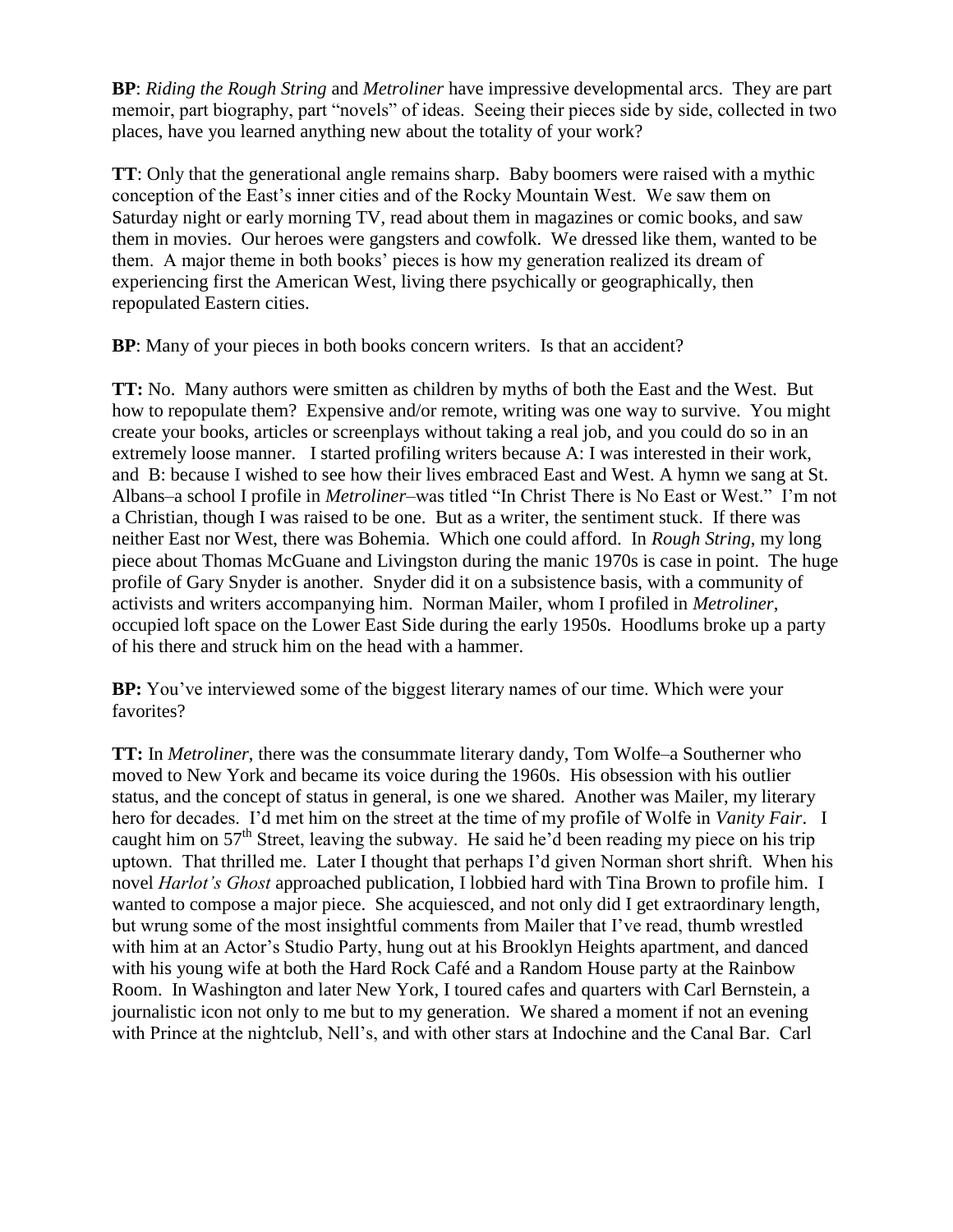enjoys celebrity, but he with Bob Woodward owns a secure place in American history as one of two journalists to have brought down a president. I likewise profiled Donald E. Graham, not a writer but a publisher and CEO of the Washington Post Company. The son of Katharine Graham, he has had as fascinating a life as the legends he's employed–including Bob Woodward, Ben Bradlee, and for a time Carl Bernstein. My interviews with him are the most intimate he's granted.

## **BP**: How about authors in *Riding the Rough String*?

**TT**: James Lee Burke was particularly insightful, and I got to play country guitar with him. Gretel Ehrlich was determined in her remarks and purposeful in her life; she has been struck twice by lightning, and I hiked through a thunderstorm with her. Tim Cahill is the architect of contemporary adventure writing, and his thoughts on risk and why we seek it are riveting. Peter Fonda, if only for his work in *Easy Rider*, is etched into film history, and I got him out on a motorcycle–perhaps the first journalist to have done so. Thomas McGuane may be the most brilliant writer I've met, and as a Middle Westerner the life he's created for himself in Montana is exemplary. To have partied with him, Hunter Thompson and Jimmy Buffett in the same summer is memorable. The godfather of Western writers, William Kittredge, was a rancher before he became a writer, and as the eldest of this bunch, is suffused with wit and wisdom. Robert Redford is Robert Redford: a cinematic legend. And his filming of *A River Runs through It* in 1991, which I track in "A Private River," changed Montana as forcefully as had cable television. *River* did it through the fly fisherman invasion, which amped up gentrification and its attendant woes. Gary Snyder, whose voice and determination Jack Kerouac captured in his 1958 novel, *The Dharma Bums*, is larger than life. To have slept and hung out at his Sierra Nevada home, to say nothing of having hiked with him, were unique experiences. And he taught me Zen meditation.

**BP**: Gary Snyder taught you to meditate?

**TT**: Yes indeed. He'd built a zendo at Kitkitdizze, his mountain retreat, and a meditation group– Ring of Bone–practices there. I wanted to sit with them. One afternoon Gary took me to the zendo, perched beside me on a cushion, taught me the rudiments of posture and breathing, and schooled me in what to expect during the three-hour ritual. I have those instructions on tape.

**BP**: Many of the figures you profile here had difficult childhoods. You seem drawn to these types.

**TT**: My childhood was thorny, to say the least. Graham's, Bernstein's, Mailer's and the television legend Jackie Gleason's were as well. Gleason's father abandoned his family when Gleason was nine; just disappeared. Gary Snyder's childhood was abusive; he describes his mother as having had a temperament that was "almost multiple personality." He survived her beatings and other mistreatments in a remarkable way. He's a testament to the introspection and hard work necessary to repair character flaws. He's described Zen as "the crispest example of the 'self-help' branch of Mahayana Buddhism." And self-help is of course a boomer preoccupation, though it's always been with us. Gretel Ehrlich expresses this in the quote I use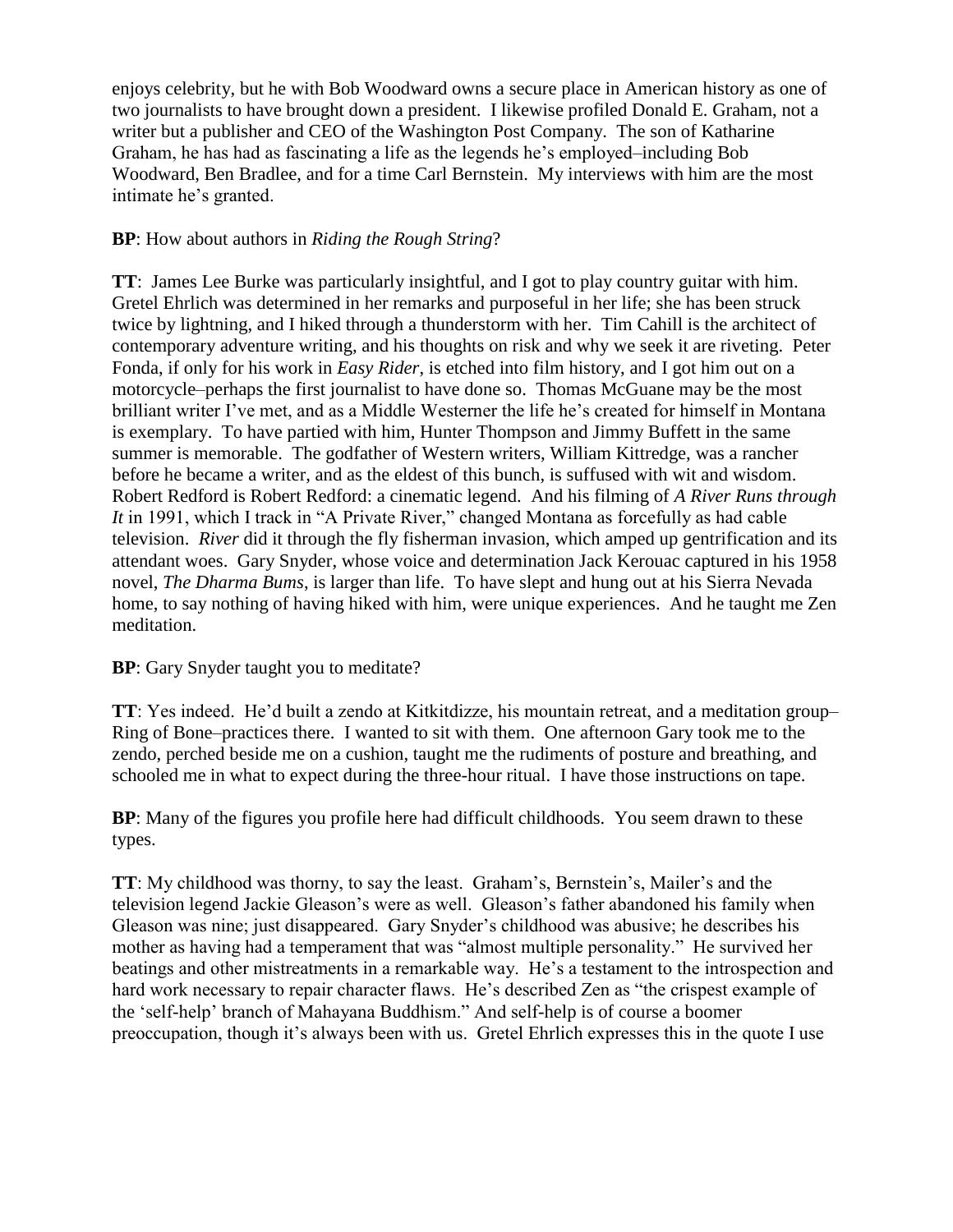for the epigraph of my book: "Riding the rough string ... you get bucked off and you get back on. You understand what you did to make the horse scared. And you don't become a victim." Mailer escaped, and often embraced his demons through physical confrontation. He was obsessed with violence, the result of and the indulgence of that duality of selves which he saw as cleaving us all. It's his "Heisenberg Principle," to reference *Breaking Bad*.

**BP**: You say your childhood was thorny. Yet here you skim over the elements of abuse you describe in your St. Albans piece. Has the Sandusky child-abuse scandal at Penn State affected you? That was an event reported worldwide. You've taught there for 28 years, yet you haven't mentioned it.

**TT**: Again, to paraphrase Mailer, it would take a novel to respond adequately. In fact, I've written such a novel–about a family member who at age 50 killed himself in suicide pact with a 16-year-old girl. This after an affair that began when the girl was 15.

**BP**: Your current family?

**TT**: No, a cousin thrice removed. He was an artist, a clubman, and had served with Teddy Roosevelt's Rough Riders in Cuba. The deaths happened in 1920.

**BP**: You fail to comment upon Sandusky.

**TT**: To do so would be to explicate all that's wrong with the contemporary university: its deification of sports figures who earn more than its presidents; its reliance upon the huge revenues that football teams earn, and the unspoken mandate to avoid scandal at all costs.

**BP**: Well then, how have you balanced writing with teaching?

**TT**: Gingerly. Both activities, if pursued enthusiastically, exhaust the same area of the brain. One must steal from Peter to pay Paul.

**BP**: What would you hope students take from your classes?

**TT**: That writing as a profession is honorable. And that if worked at doggedly, can provide not just a comfortable living but a ticket to ride.

**BP**: What's next for you?

**TT**: Revisions of the novel I mentioned. And the publication of a long nonfiction book about the New York office of the FBI, focused on a particular agent there.

**BP**: Why the FBI, and why this agent?

**TT**: I touch upon my interest in the Bureau in Metroliner's "Sessions at the Gate," a piece about Director William Sessions' dismissal by President Clinton in 1993, and in my long profile of